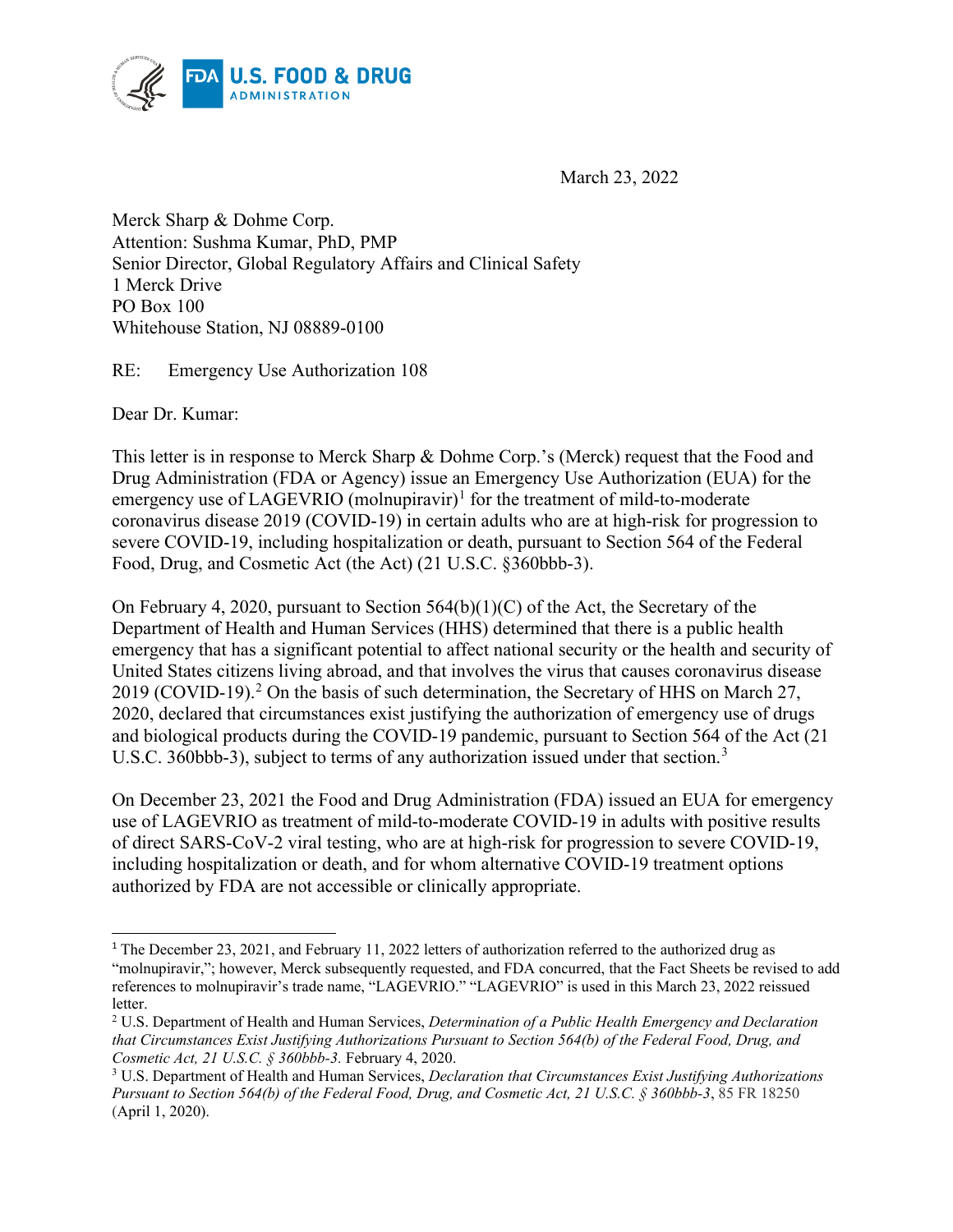### Page 2 – Merck Sharp & Dohme Corp.

LAGEVRIO capsules contain molnupiravir; a nucleoside analogue that inhibits SARS-CoV-2 replication by viral mutagenesis. LAGEVRIO is not FDA-approved for any uses, including use as treatment for COVID-19.

FDA subsequently reissued the Letter of Authorization on February 11, 2022.<sup>[4](#page-1-0)</sup>

On March 23, 2022, again having concluded that revising this EUA is appropriate to protect the public health or safety under section  $564(g)(2)$  of the Act, FDA is reissuing the February 11, 2022 letter in its entirety, to add references to molnupiravir's trade name, "LAGEVRIO". Corresponding revisions have also been made to the authorized Fact Sheets. The Fact Sheet for Healthcare Providers has also been revised to include updated antiviral activity and resistance information.

Based on the review of the data from the MOVe-OUT clinical trial (NCT04575597), a Phase III randomized, double-blind, placebo-controlled clinical trial studying LAGEVRIO for the treatment of non-hospitalized patients with mild-to-moderate COVID-19 who are at high risk for progression to severe COVID-19, including hospitalization or death, it is reasonable to believe that LAGEVRIO may be effective for the treatment of mild-to-moderate COVID-19 in adults who are at high-risk for progression to severe COVID-19, including hospitalization or death, and for whom alternative COVID-19 treatment options approved or authorized by FDA are not accessible or clinically appropriate, as described in the Scope of Authorization (Section II), and when used under the conditions described in this authorization, the known and potential benefits of LAGEVRIO outweigh the known and potential risks of such product.

Having concluded that the criteria for issuance of this authorization under Section 564(c) of the Act are met, I am authorizing the emergency use of LAGEVRIO for the treatment of mild-tomoderate COVID-19 in adults who are at high-risk for progression to severe COVID-19, including hospitalization or death, as described in the Scope of Authorization section of this letter (Section II) and subject to the terms of this authorization.

# **I. Criteria for Issuance of Authorization**

I have concluded that the emergency use of LAGEVRIO for treatment of mild-to-moderate COVID-19, when administered as described in the Scope of Authorization (Section II), meets the criteria for issuance of an authorization under Section 564(c) of the Act, because:

1. SARS-CoV-2 can cause a serious or life-threatening disease or condition, including severe respiratory illness, to humans infected by this virus;

<span id="page-1-0"></span><sup>4</sup> In its February 11, 2022 revision, FDA revised the scope of this authorization to account for the FDA approval of Veklury (remdesivir) for the treatment of COVID-19 in adults and pediatric patients (12 years of age and older weighing at least 40 kg) with positive results of direct SARS-CoV-2 viral testing, who are not hospitalized and have mild-to-moderate COVID-19, and who are at high risk for progression to severe COVID-19, including hospitalization or death. The letter of authorization was also revised to include a new condition regarding registration and listing. The authorized Fact Sheets were also revised to reflect the revision to the scope of authorization for LAGEVRIO as described above and include information on post-authorization reports of hypersensitivity reactions and rashes.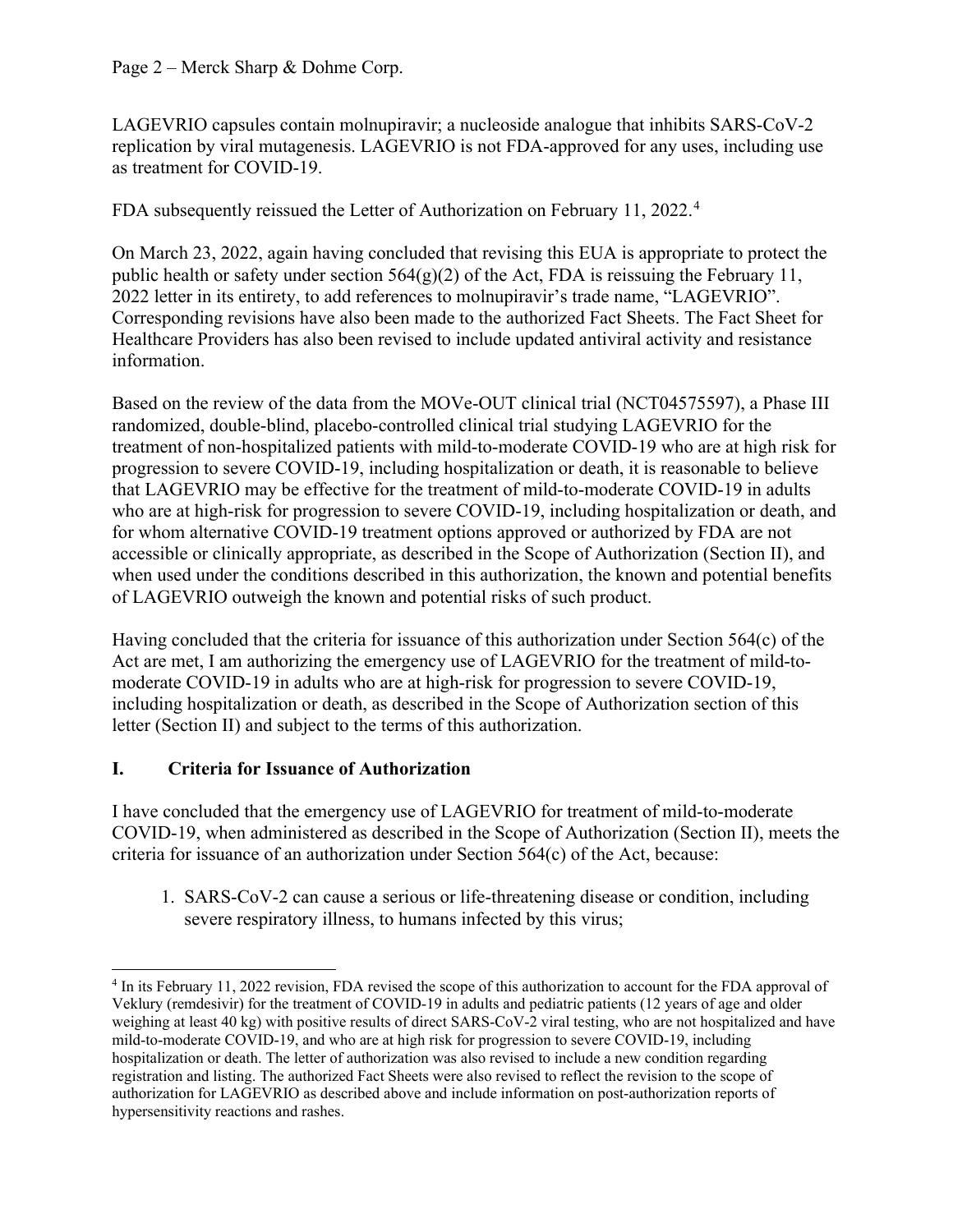- 2. Based on the totality of scientific evidence available to FDA, it is reasonable to believe that LAGEVRIO may be effective for the treatment of mild-to-moderate COVID-19 in adults who are at high-risk for progression to severe COVID-19, including hospitalization or death, as described in the Scope of Authorization (section II), and that, when used under the conditions described in this authorization, the known and potential benefits of LAGEVRIO outweigh the known and potential risks of such product; and
- 3. There is no adequate, approved, and available alternative<sup>[5](#page-2-0)</sup> to the emergency use of LAGEVRIO for the treatment of mild-to-moderate COVID-19 in adults as further described in the Scope of Authorization (section II).[6](#page-2-1)

## **II. Scope of Authorization**

I have concluded, pursuant to Section 564(d)(1) of the Act, that the scope of this authorization is limited as follows:

- Distribution of the authorized LAGEVRIO will be controlled by the United States (U.S.) Government for use consistent with the terms and conditions of this EUA. Merck will supply LAGEVRIO to authorized distributor(s)<sup>[7](#page-2-2)</sup>, who will distribute to healthcare facilities or healthcare providers as directed by the U.S. Government, in collaboration with state and local government authorities as needed;
- LAGEVRIO may only be used for the treatment of mild-to-moderate COVID-19 in adults:
	- With positive results of direct SARS-CoV-2 viral testing, and
	- Who are at high-risk $8$  for progression to severe COVID, including hospitalization or death, and
	- For whom alternative COVID-19 treatment options approved or authorized by FDA are not accessible or clinically appropriate.

### Limitations on Authorized Use

• LAGEVRIO is not authorized for use in patients who are less than 18 years of age.

<span id="page-2-0"></span><sup>&</sup>lt;sup>5</sup> Although Veklury (remdesivir) is an approved alternative to treat COVID-19 in adults within the scope of this authorization, FDA does not consider it to be an adequate alternative for certain patients for whom it may not be feasible or practical (e.g., it requires a 3-day treatment duration).

<span id="page-2-1"></span> $6$  No other criteria of issuance have been prescribed by regulation under Section 564(c)(4) of the Act.

<span id="page-2-2"></span><sup>&</sup>lt;sup>7</sup> "Authorized Distributor(s)" are identified by Merck as an entity or entities allowed to distribute authorized molnupiravir.

<span id="page-2-3"></span><sup>8</sup> For information on medical conditions and factors associated with increased risk for progression to severe COVID-19, see the Centers for Disease Control and Prevention (CDC) website: [https://www.cdc.gov/coronavirus/2019](https://www.cdc.gov/coronavirus/2019-ncov/need-extra-precautions/people-with-medical-conditions.html) [ncov/need-extra-precautions/people-with-medical-conditions.html.](https://www.cdc.gov/coronavirus/2019-ncov/need-extra-precautions/people-with-medical-conditions.html)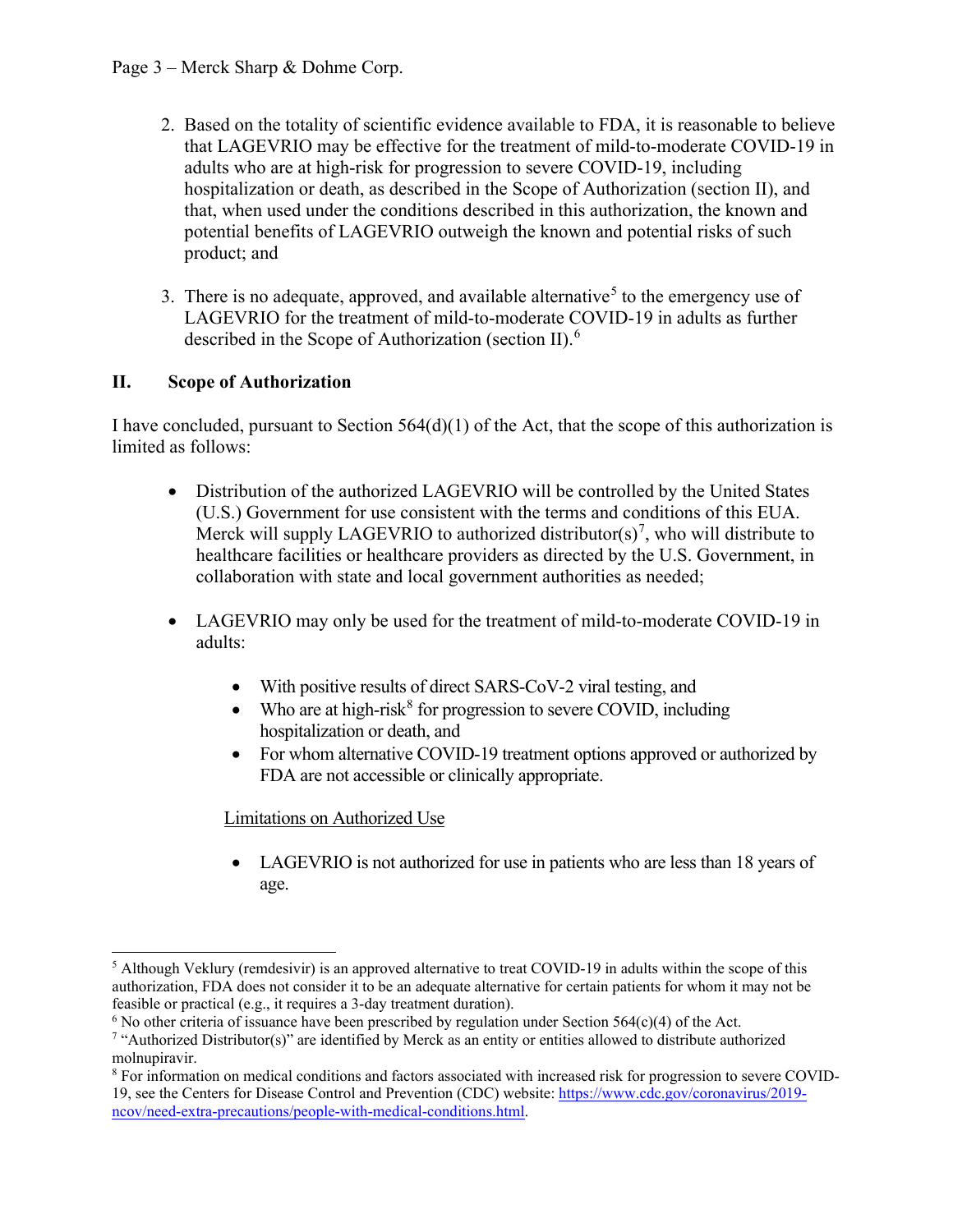- LAGEVRIO is not authorized for initiation of treatment in patients requiring hospitalization due to COVID-1[9](#page-3-0).<sup>9</sup> Benefit of treatment with LAGEVRIO has not been observed in subjects when treatment was initiated after hospitalization due to COVID-19.
- LAGEVRIO is not authorized for use for longer than 5 consecutive days.
- LAGEVRIO is not authorized for use as pre-exposure or as post-exposure prophylaxis for prevention of COVID-19.
- LAGEVRIO may only be prescribed for an individual patient by physicians, advanced practice registered nurses, and physician assistants that are licensed or authorized under state<sup>[10](#page-3-1)</sup> law to prescribe drugs in the therapeutic class to which LAGEVRIO belongs (i.e., anti-infectives).
- The use of LAGEVRIO covered by this authorization must be in accordance with the authorized Fact Sheets.

# **Product Description**

The authorized LAGEVRIO is supplied as a bottle (NDC-0006-5055-06, NDC-0006-5055-07) containing a sufficient quantity of LAGEVRIO 200 mg capsules to complete a full treatment course (i.e., 40 capsules). LAGEVRIO is manufactured as a Swedish Orange, opaque capsule containing the Merck corporate logo and "82" printed in white ink.

The authorized storage and handling information is included in the authorized Fact Sheet for Healthcare Providers.

LAGEVRIO is authorized for emergency use with the following product-specific information required to be made available to healthcare providers and to patients and caregivers, respectively, through Merck's website [www.molnupiravir.com](http://www.molnupiravir.com/) (referred to as the "authorized labeling"):

- Fact Sheet for Healthcare Providers: Emergency Use Authorization (EUA) for LAGEVRIO
- Fact Sheet for Patients and Caregivers: Emergency Use Authorization (EUA) of LAGEVRIO for Coronavirus Disease 2019 (COVID-19)

I have concluded, pursuant to Section  $564(d)(2)$  of the Act, that it is reasonable to believe that the known and potential benefits of LAGEVRIO, when used for the treatment of COVID-19 and used in accordance with this Scope of Authorization (Section II), outweigh the known and potential risks.

<span id="page-3-0"></span><sup>9</sup> Patients requiring hospitalization after starting treatment with molnupiravir may complete the full 5-day treatment course per the healthcare provider's discretion.

<span id="page-3-1"></span><sup>&</sup>lt;sup>10</sup> The term "State" includes any State or Territory of the United States, the District of Columbia, and the Commonwealth of Puerto Rico. See section 201(a)(1) of the Act.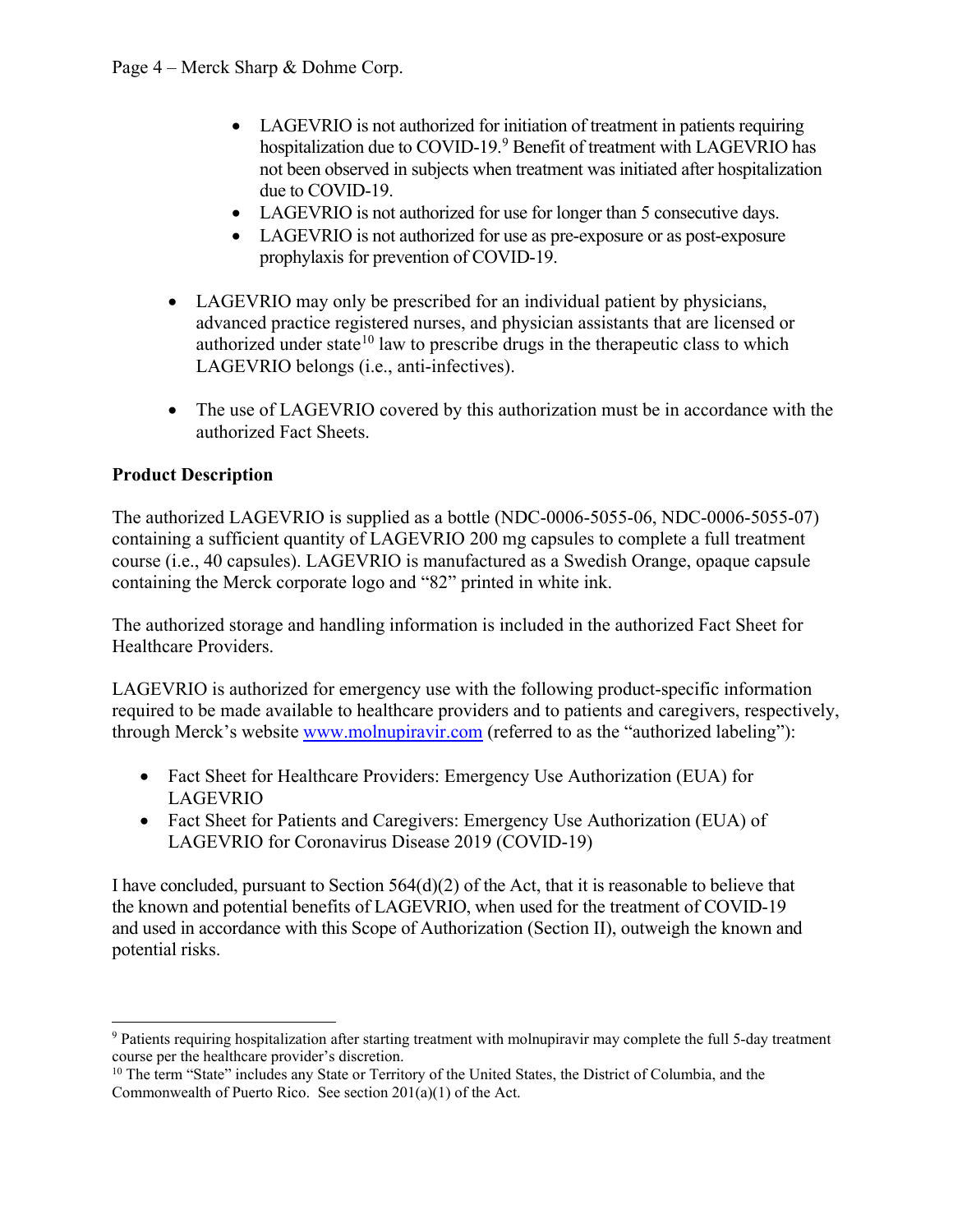## Page 5 – Merck Sharp & Dohme Corp.

I have concluded, pursuant to Section  $564(d)(3)$  of the Act, based on the totality of scientific evidence available to FDA, that it is reasonable to believe that LAGEVRIO may be effective for the treatment of COVID-19 when used in accordance with this Scope of Authorization (Section II), pursuant to Section  $564(c)(2)(A)$  of the Act.

Having reviewed the scientific information available to FDA, including the information supporting the conclusions described in Section I above, I have concluded that LAGEVRIO (as described in this Scope of Authorization (Section II)) meets the criteria set forth in Section 564(c) of the Act concerning safety and potential effectiveness.

The emergency use of LAGEVRIO product under this EUA must be consistent with, and may not exceed, the terms of the Authorization, including the Scope of Authorization (Section II) and the Conditions of Authorization (Section III). Subject to the terms of this EUA and under the circumstances set forth in the Secretary of HHS's determination under Section 564(b)(1)(C) described above and the Secretary of HHS's corresponding declaration under Section 564(b)(1), LAGEVRIO is authorized for the treatment of COVID-19 as described in this Scope of Authorization (Section II) under this EUA, despite the fact that it does not meet certain requirements otherwise required by applicable federal law.

# **III. Conditions of Authorization**

Pursuant to Section 564 of the Act, I am establishing the following conditions on this authorization:

Merck and Authorized Distributors<sup>[11](#page-4-0)</sup>

- A. Merck and authorized distributor(s) will ensure that LAGEVRIO is distributed and the authorized labeling (i.e., Fact Sheets) will be made available to healthcare facilities and/or healthcare providers as described in Section II of this Letter of Authorization.
- B. Merck and authorized distributor(s) will ensure that appropriate storage is maintained until the product is delivered to healthcare facilities and/or healthcare providers.
- C. Merck and authorized distributor(s) will ensure that the terms of this EUA are made available to all relevant stakeholders (e.g., U.S. government agencies, state and local government authorities, authorized distributors, healthcare facilities, healthcare providers) involved in distributing or receiving LAGEVRIO. Merck will provide to all relevant stakeholders a copy of this Letter of Authorization and communicate any subsequent amendments that might be made to this Letter of Authorization and its authorized accompanying materials (i.e., Fact Sheets).
- D. Merck may request changes to this authorization, including to the authorized Fact Sheets for LAGEVRIO. Any request for changes to this EUA must be submitted to the Office of

<span id="page-4-0"></span><sup>&</sup>lt;sup>11</sup> Supra at Note 6.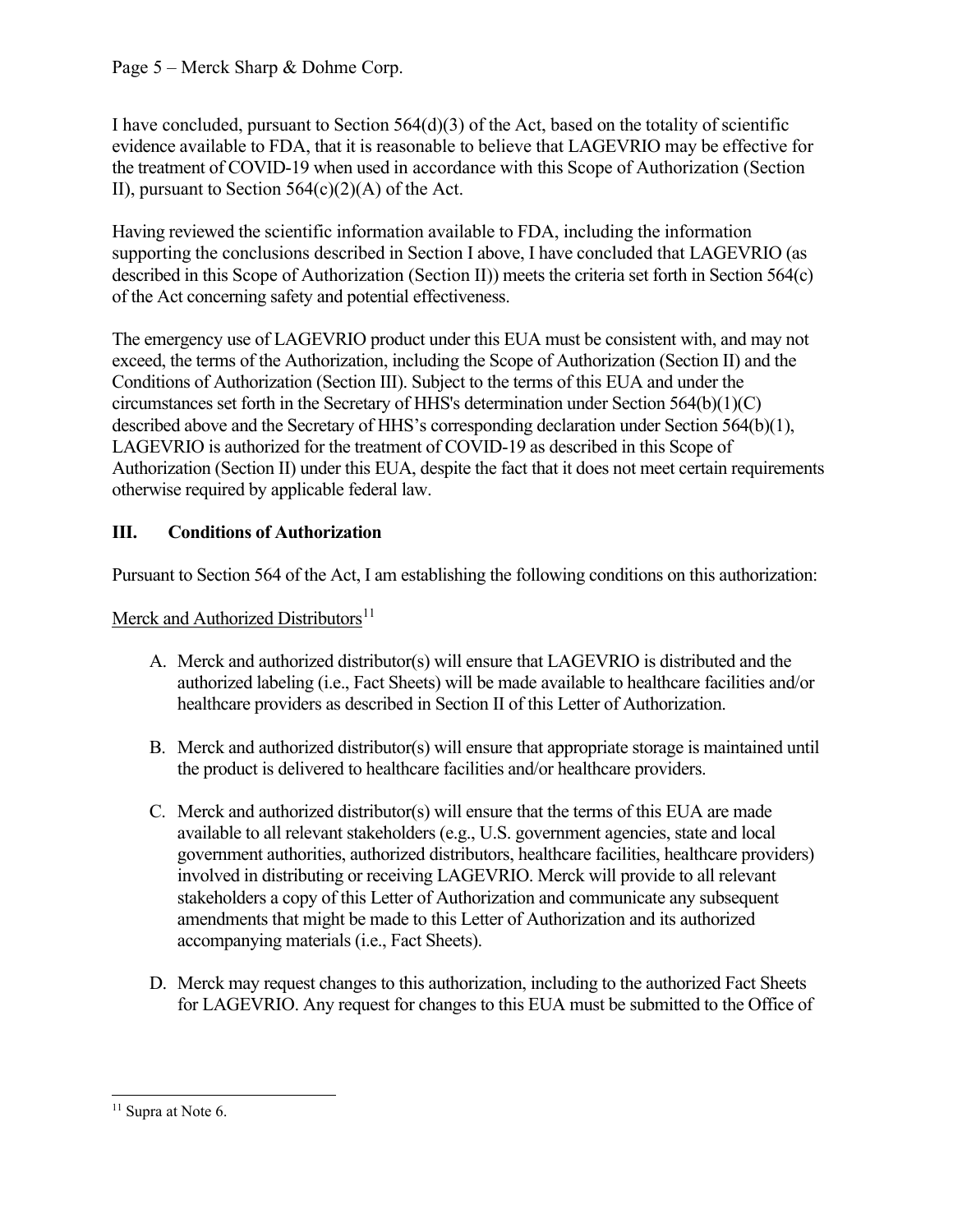Infectious Diseases/Office of New Drugs/Center for Drug Evaluation and Research. Such changes require appropriate authorization prior to implementation.<sup>[12](#page-5-0)</sup>

- E. Merck may develop and disseminate instructional and educational materials (e.g., materials providing information on product administration and/or patient monitoring) that are consistent with the authorized emergency use of LAGEVRIO as described in this Letter of Authorization and authorized labeling, without FDA's review and concurrence, when necessary to meet public health needs. Any instructional and educational materials that are inconsistent with the authorized labeling for LAGEVRIO are prohibited. If the Agency notifies Merck that any instructional and educational materials are inconsistent with the authorized labeling, Merck must cease distribution of such instructional and educational materials. Furthermore, as part of its notification, the Agency may also require Merck to issue corrective communication(s).
- F. Merck will report to FDA all serious adverse events and medication errors potentially related to LAGEVRIO use that are reported to Merck using either of the following options.

Option 1: Submit reports through the Safety Reporting Portal (SRP) as described on the [FDA](https://www.safetyreporting.hhs.gov/SRP2/en/Home.aspx?sid=c51864fa-2307-41b7-8f15-aee06e28c0b9)  [SRP](https://www.safetyreporting.hhs.gov/SRP2/en/Home.aspx?sid=c51864fa-2307-41b7-8f15-aee06e28c0b9) web page.

Option 2: Submit reports directly through the Electronic Submissions Gateway (ESG) as described on the [FAERS electronic submissions](https://www.fda.gov/drugs/questions-and-answers-fdas-adverse-event-reporting-system-faers/fda-adverse-event-reporting-system-faers-electronic-submissions) web page.

Submitted reports under both options must state: "LAGEVRIO use for COVID-19 under Emergency Use Authorization (EUA)." For reports submitted under Option 1, include this language at the beginning of the question "Describe Event" for further analysis. For reports submitted under Option 2, include this language at the beginning of the "Case Narrative" field.

- G. All manufacturing, packaging, and testing sites for both drug substance and drug product used for EUA supply will comply with current good manufacturing practice requirements of Section  $501(a)(2)(B)$  of the Act.
- H. Merck will submit information to the Agency within three working days of receipt of any information concerning significant quality problems with distributed drug product of LAGEVRIO that includes the following:

<span id="page-5-0"></span> $12$  The following types of revisions may be authorized without reissuing this letter: (1) changes to the authorized labeling; (2) non-substantive editorial corrections to this letter; (3) new types of authorized labeling, including new fact sheets; (4) new carton/container labels; (5) expiration dating extensions; (6) changes to manufacturing processes, including tests or other authorized components of manufacturing; (7) new conditions of authorization to require data collection or study; (8) new strengths of the authorized product, new product sources (e.g., of active pharmaceutical ingredient) or of product components. For changes to the authorization, including the authorized labeling, of the type listed in (3), (6), (7), or (8), review and concurrence is required from the Counter-Terrorism and Emergency Coordination Staff/Office of the Center Director/CDER and the Office of Counterterrorism and Emerging Threats/Office of the Chief Scientist.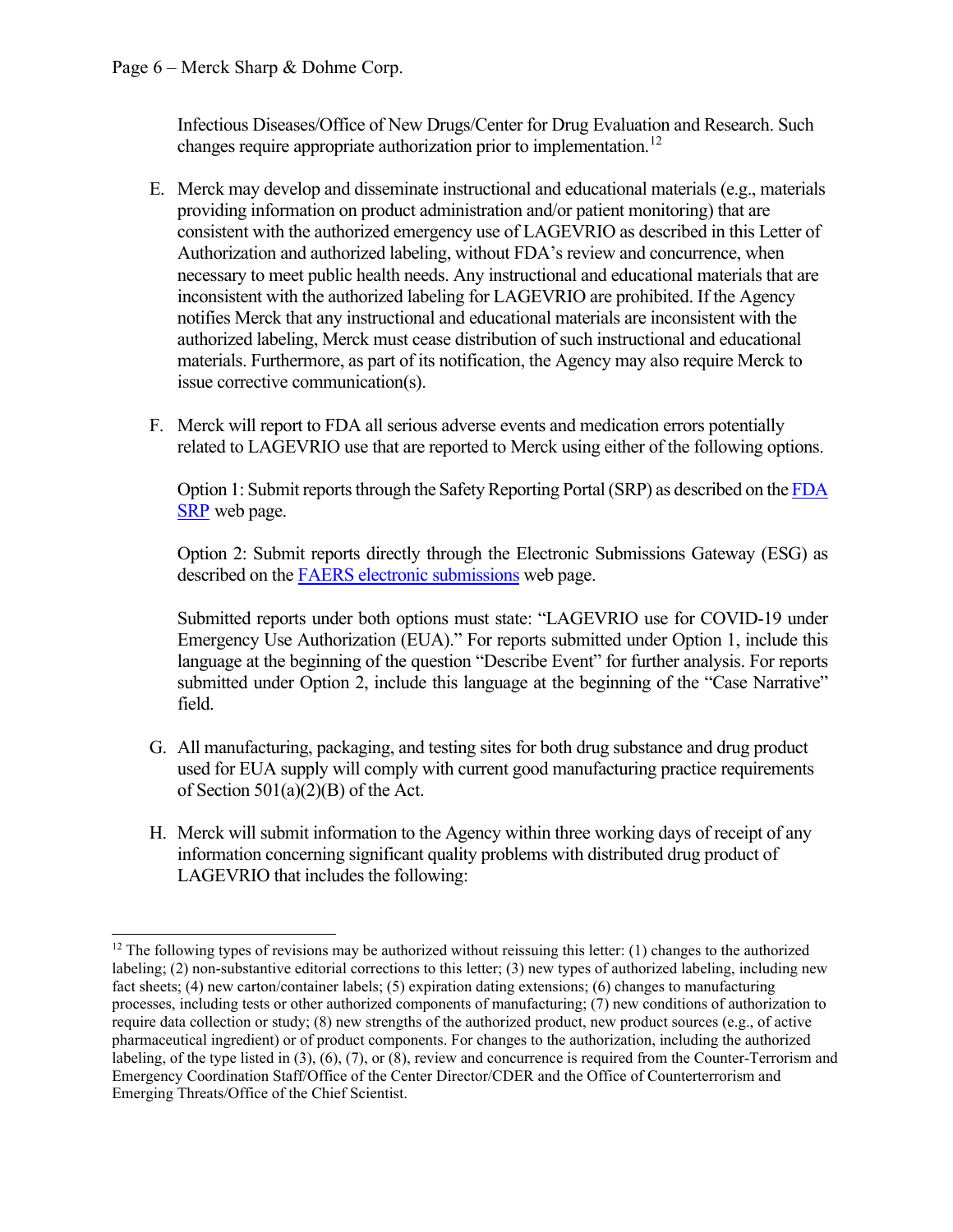- Information concerning any incident that causes the drug product or its labeling to be mistaken for, or applied to, another article; or
- Information concerning any microbiological contamination, or any significant chemical, physical, or other change or deterioration in the distributed drug product, or any failure of one or more distributed batches of the product to meet the established specifications.

If a significant quality problem affects unreleased product and may also impact product(s) previously released and distributed, then information must be submitted for all potentially impacted lots.

Merck will include in its notification to the Agency whether the batch, or batches, in question will be recalled. If FDA requests that these, or any other batches, at any time, be recalled, Merck must recall them.

If not included in its initial notification, Merck must submit information confirming that Merck has identified the root cause of the significant quality problems, taken corrective action, and provide a justification confirming that the corrective action is appropriate and effective. Merck must submit this information as soon as possible but no later than 45 calendar days from the initial notification.

- I. Merck will manufacture LAGEVRIO to meet all quality standards and per the manufacturing process and control strategy as detailed in Merck's EUA request. Merck will also test the active pharmaceutical ingredient (API) starting material for additional quality attributes agreed upon by Merck and the Agency. Merck will not implement any changes to the description of the product, manufacturing process, facilities and equipment, and elements of the associated control strategy that assure process performance and quality of the authorized product, without notification to and concurrence by the Agency as described under condition D.
- J. Merck will list LAGEVRIO with a unique product NDC under the marketing category of Emergency Use Authorization. Further, the listing will include each establishment where manufacturing is performed for the drug and the type of operation performed at each such establishment.
- K. Through a process of inventory control, Merck and authorized distributor(s) will maintain records regarding distribution of LAGEVRIO (i.e., lot numbers, quantity, receiving site, receipt date).
- L. Merck will establish a process for monitoring genomic database(s) for the emergence of global viral variants of SARS-CoV-2. A summary of Merck's process should be submitted to the Agency as soon as practicable, but no later than 30 calendar days of the issuance of this letter, and within 30 calendar days of any material changes to such process. Merck will provide reports to the Agency on a monthly basis summarizing any findings as a result of its monitoring activities and, as needed, any follow-up assessments planned or conducted.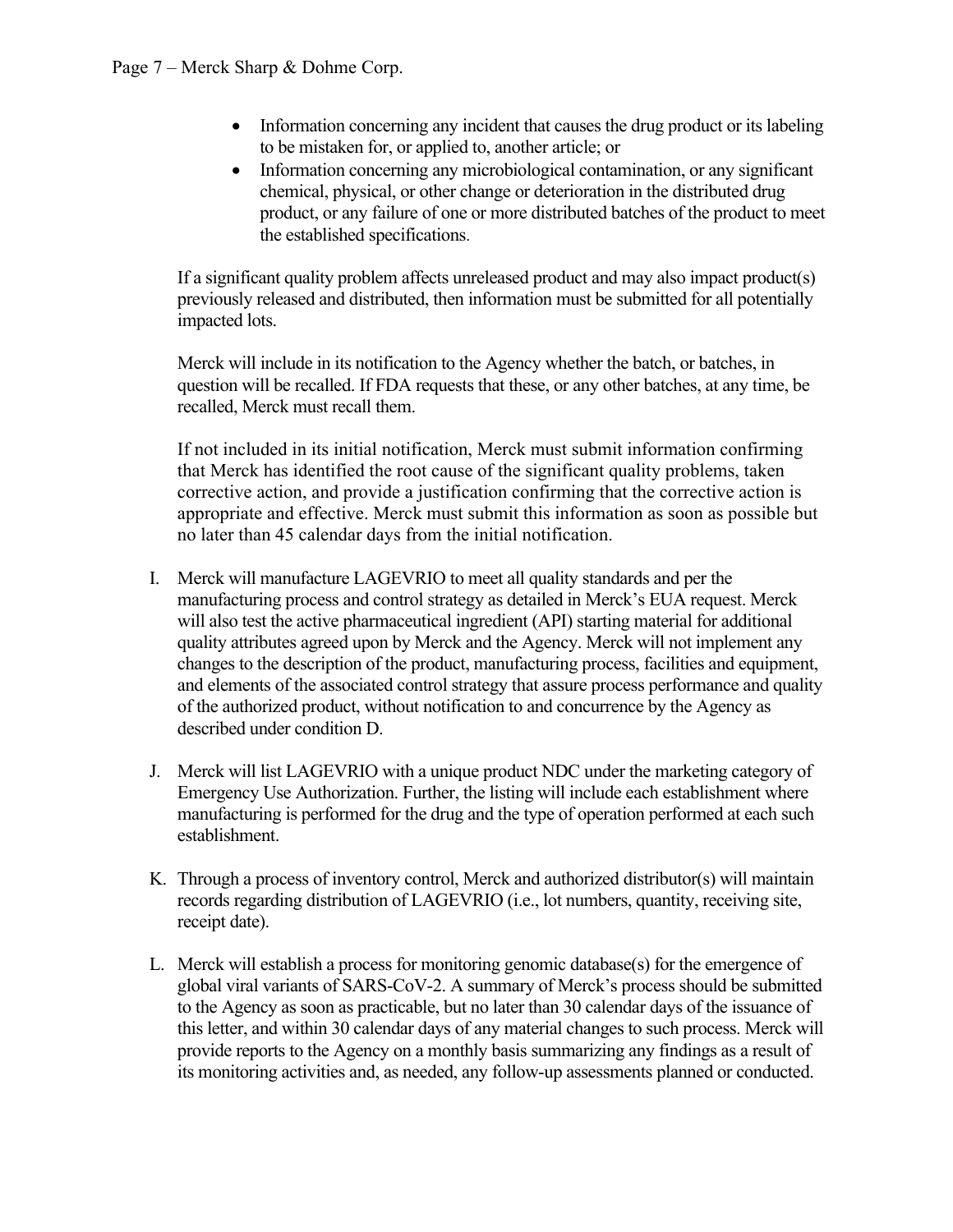- M. FDA may require Merck to assess the activity of the authorized LAGEVRIO against any global SARS-CoV-2 variant(s) of interest (e.g., variants that are prevalent or becoming prevalent that harbor substitutions in the target protein or in protein(s) that interact with the target protein). Merck will perform the required assessment in a manner and timeframe agreed upon by Merck and the Agency. Merck will submit to FDA a preliminary summary report immediately upon completion of its assessment followed by a detailed study report within 30 calendar days of study completion. Merck will submit any relevant proposal(s) to revise the authorized labeling based on the results of its assessment, as may be necessary or appropriate based on the foregoing assessment.
- N. Merck shall provide samples as requested of LAGEVRIO to the U.S. Department of Health and Human Services (HHS) for evaluation of activity against emerging global viral variants of SARS-CoV-2, including specific amino acid substitution(s) of interest (e.g., variants that are highly prevalent or that harbor substitutions in the target protein) within 5 business days of any request made by HHS. Analyses performed with the supplied quantity of LAGEVRIO may include, but are not limited to, cell culture potency assays, biochemical assays, and in vivo efficacy assays.
- O. Merck must provide the following information to the Agency:
	- 1. Merck will conduct a thorough investigation into the differences in efficacy observed in the first and second half of Part 2 of trial MK-4482-002. This assessment should involve the synthesis of data, including, but not limited to, additional baseline serology testing, a detailed comparison of baseline characteristics (including demographic, clinical disease, and virologic characteristics), and an exploration of potential differences in standard of care by region and over time. Merck will submit a report of its findings to the Agency. Merck will submit a preliminary report no later than March 31, 2022 and a final report incorporating available serology results no later than September 30, 2022.
	- 2. Merck will submit the complete viral shedding results and full genome SARS-CoV-2 nucleotide sequencing results from the full randomized population in study MK-4482-002 Part 2. Viral sequencing analyses should include all Baseline and End-of-Treatment (Day 5) samples with sufficient RNA levels for analysis, as well as all Post-Treatment samples with viral RNA levels ≥100,000 copies/mL. Cell culture infectivity assessments should be conducted for any clinical specimens in which amino acid changes were detected in the SARS-CoV-2 spike protein. Submissions should include summary report(s) and associated datasets (including analysis-ready datasets and raw fastq NGS data). A separate summary should be provided describing the results of the viral shedding and sequencing analyses specifically from immunocompromised patients. Merck will submit a preliminary report and associated datasets for the viral shedding and Baseline/Day 5 sequencing analyses no later than March 31, 2022, and a final report and datasets including the remaining analyses no later than June 30, 2022.
	- 3. Merck will evaluate the cell culture antiviral activity of LAGEVRIO against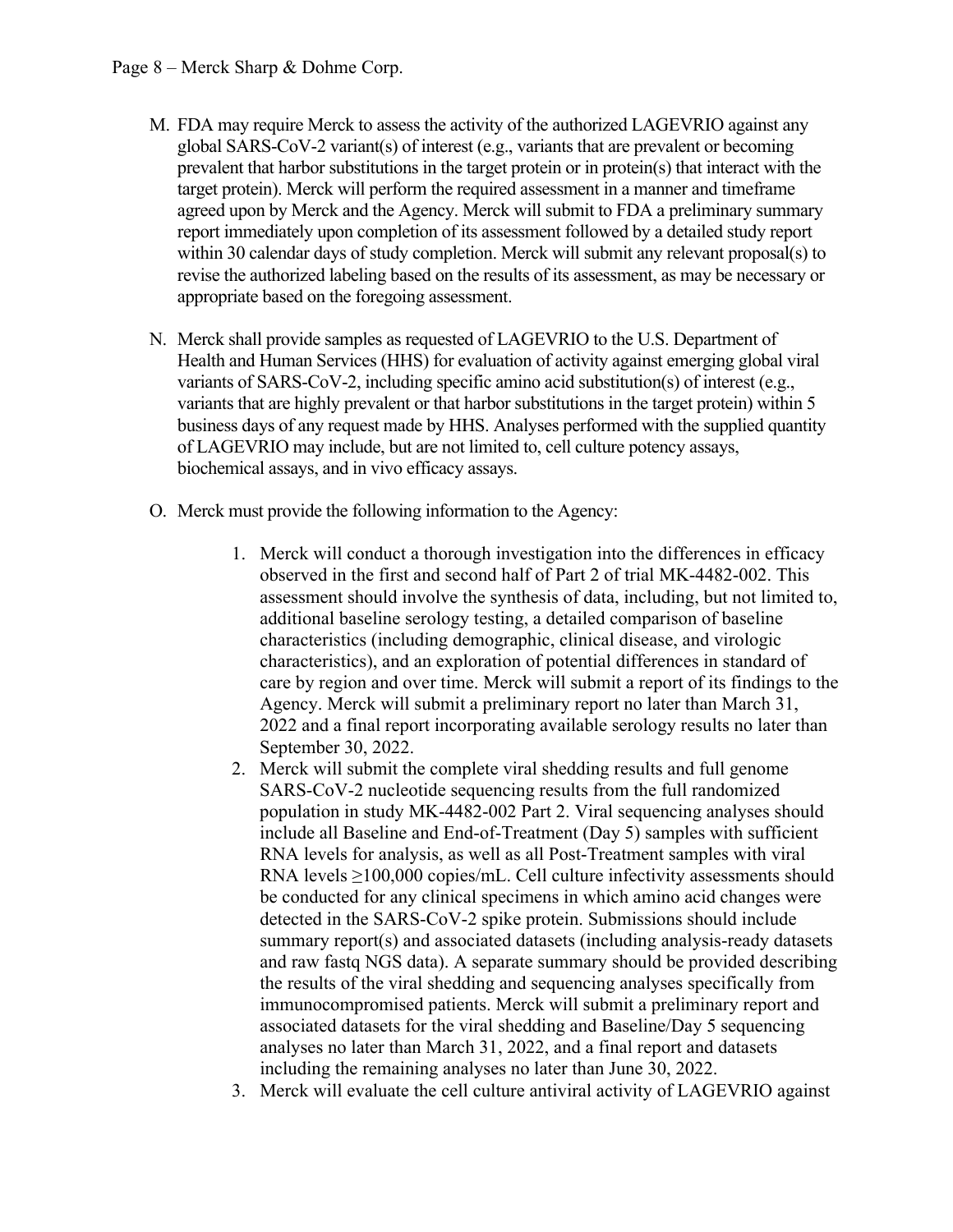an authentic SARS-CoV-2 isolate representative of the Omicron variant. Merck must submit a study report no later than February 28, 2022.

- 4. Merck will conduct a pharmacokinetic (PK) study in wild type Fisher 344 rats to establish if NHC or NHC-TP is detected in testes. The study should include plasma exposure levels that meet/exceed the human exposure for NHC. Merck will submit the results of the PK study no later than March 31, 2022.
	- o If the results of the PK study demonstrate NHC or NHC-TP distribution to testes, Merck will also conduct a male germ cell mutation assay in the Big Blue rat model. Merck must submit a protocol for the Big Blue rat assay no later than 30 days after the PK results are submitted to FDA, or by April 30, 2022. Results from the Big Blue rat assay will be submitted no later than July 31, 2023.
- P. Merck must maintain a pregnancy surveillance program to collect information through telephone and online reporting of pregnancies and collect outcomes for individuals who are exposed to LAGEVRIO during pregnancy. Merck must submit to the Agency reports detailing any available exposure information and outcome(s) data on a monthly basis unless otherwise notified by FDA.
- Q. Merck and authorized distributor(s) will make available to FDA upon request any records maintained in connection with this EUA.

### Healthcare Facilities to Whom LAGEVRIO Is Distributed and Healthcare Providers Administering LAGEVRIO

- R. Healthcare facilities and healthcare providers will ensure that they are aware of the Letter of Authorization, and the terms herein. Healthcare providers must provide and document that a copy of the authorized Fact Sheet for Patients and Caregivers has been provided, either through electronic means or hardcopy, to the patient or caregiver prior to prescribing LAGEVRIO.
- S. Healthcare providers must inform patients or caregivers of the information detailed in the section *Mandatory Requirements for Administration of LAGEVRIO Under Emergency Use Authorization* in the Fact Sheet for Healthcare Providers.
- T. LAGEVRIO may only be prescribed to a pregnant individual after the prescribing healthcare provider has completed the mandatory requirements on patient assessment, patient counseling, and documentation as described in the Fact Sheet for Healthcare Providers. See *Mandatory Requirements for Administration of LAGEVRIO Under Emergency Use Authorization* in the Fact Sheet for Healthcare Providers.
- U. Healthcare providers must inform and document that pregnant individuals who are prescribed LAGEVRIO have been made aware of Merck's pregnancy surveillance program as detailed in the authorized Fact Sheets. If the pregnant individual agrees to participate in the pregnancy surveillance program and allows the prescribing healthcare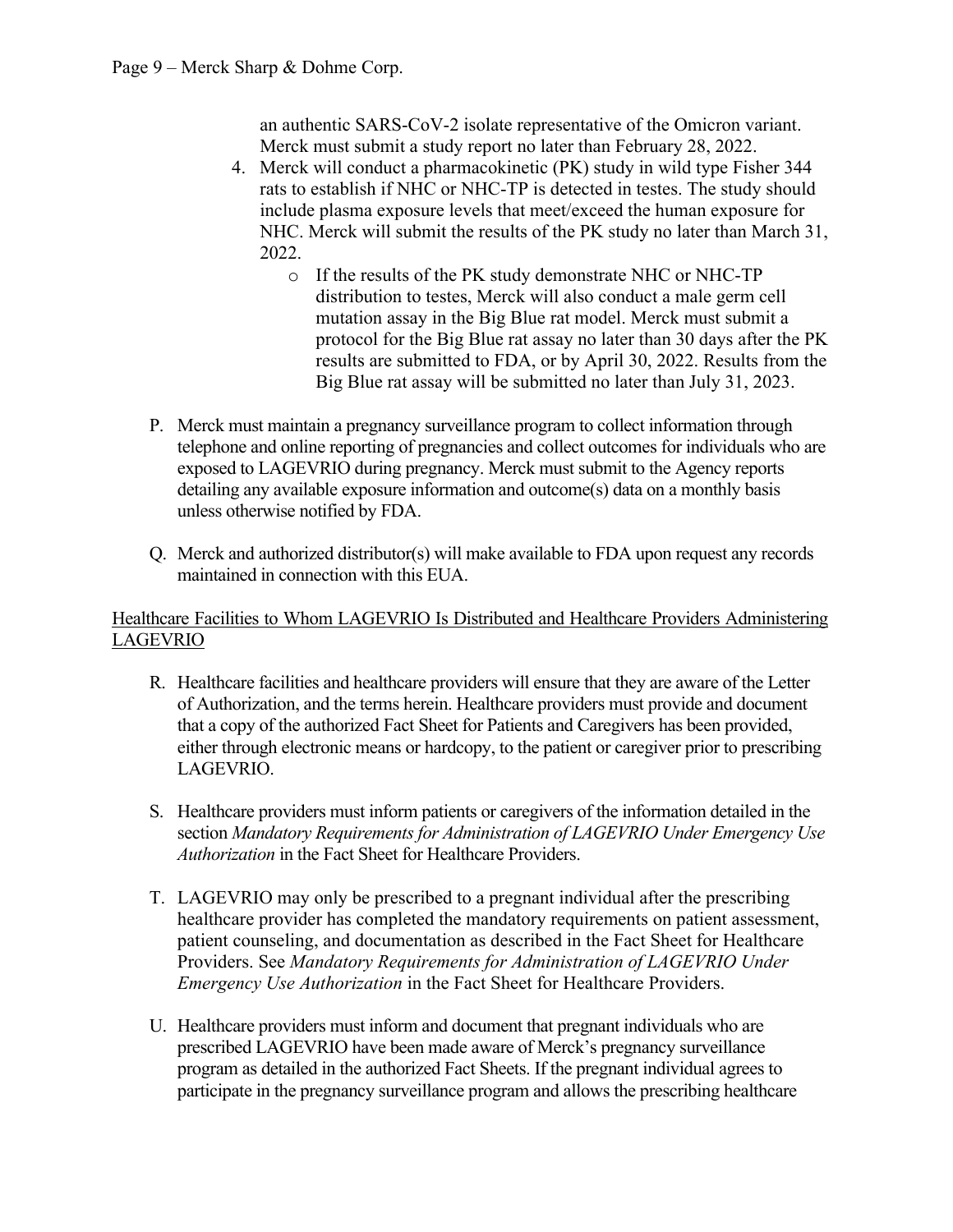provider to disclose patient specific information to Merck, the prescribing healthcare provider must provide the patient's name and contact information to Merck at 1-877-888- 4231 or pregnancyreporting.msd.com.

- V. Healthcare facilities and healthcare providers receiving LAGEVRIO will track all serious adverse events and medication errors that are considered to be potentially related to LAGEVRIO use and must report these to FDA in accordance with the Fact Sheet for Healthcare Providers. Complete and submit a MedWatch form [\(www.fda.gov/medwatch/report.htm\)](http://www.fda.gov/medwatch/report.htm), or complete and submit FDA Form 3500 (health professional) by fax (1-800-FDA-0178) (these forms can be found via link above). Call [1-](http://www.fda.gov/medwatch%20or%20call%201-800-FDA-1088) [800-FDA-1088](http://www.fda.gov/medwatch%20or%20call%201-800-FDA-1088) for questions. Submitted reports must state, "LAGEVRIO use for COVID-19 under Emergency Use Authorization" at the beginning of the question "Describe Event" for further analysis.
- W. Healthcare facilities and healthcare providers will ensure that appropriate storage is maintained until the product is administered consistent with the terms of this letter and the authorized labeling.
- X. Through a process of inventory control, healthcare facilities will maintain records regarding the dispensing and administration of LAGEVRIO for the use authorized in this letter (i.e., lot numbers, quantity, receiving site, receipt date), product storage, and maintain patient information (e.g., patient name, age, disease manifestation, number of doses administered per patient, other drugs administered).
- Y. Healthcare facilities will ensure that any records associated with this EUA are maintained until notified by Merck and/or FDA. Such records will be made available to Merck, HHS, and FDA for inspection upon request.
- Z. Healthcare facilities and providers will report therapeutics information and utilization data as directed by HHS.

### Conditions Related to Printed Matter, Advertising, and Promotion

- AA. All descriptive printed matter, advertising, and promotional materials relating to the use of LAGEVRIO under this authorization shall be consistent with the authorized labeling, as well as the terms set forth in this EUA, and meet the requirements set forth in Section 502(a) and (n) of the Act, as applicable, and FDA implementing regulations. References to "approved labeling", "permitted labeling" or similar terms in these requirements shall be understood to refer to the authorized labeling for the use of LAGEVRIO under this authorization. In addition, such materials shall:
	- Be tailored to the intended audience.
	- Not take the form of reminder advertisements, as that term is described in 21 CFR 202.1(e)(2)(i), 21 CFR 200.200 and 21 CFR 201.100(f).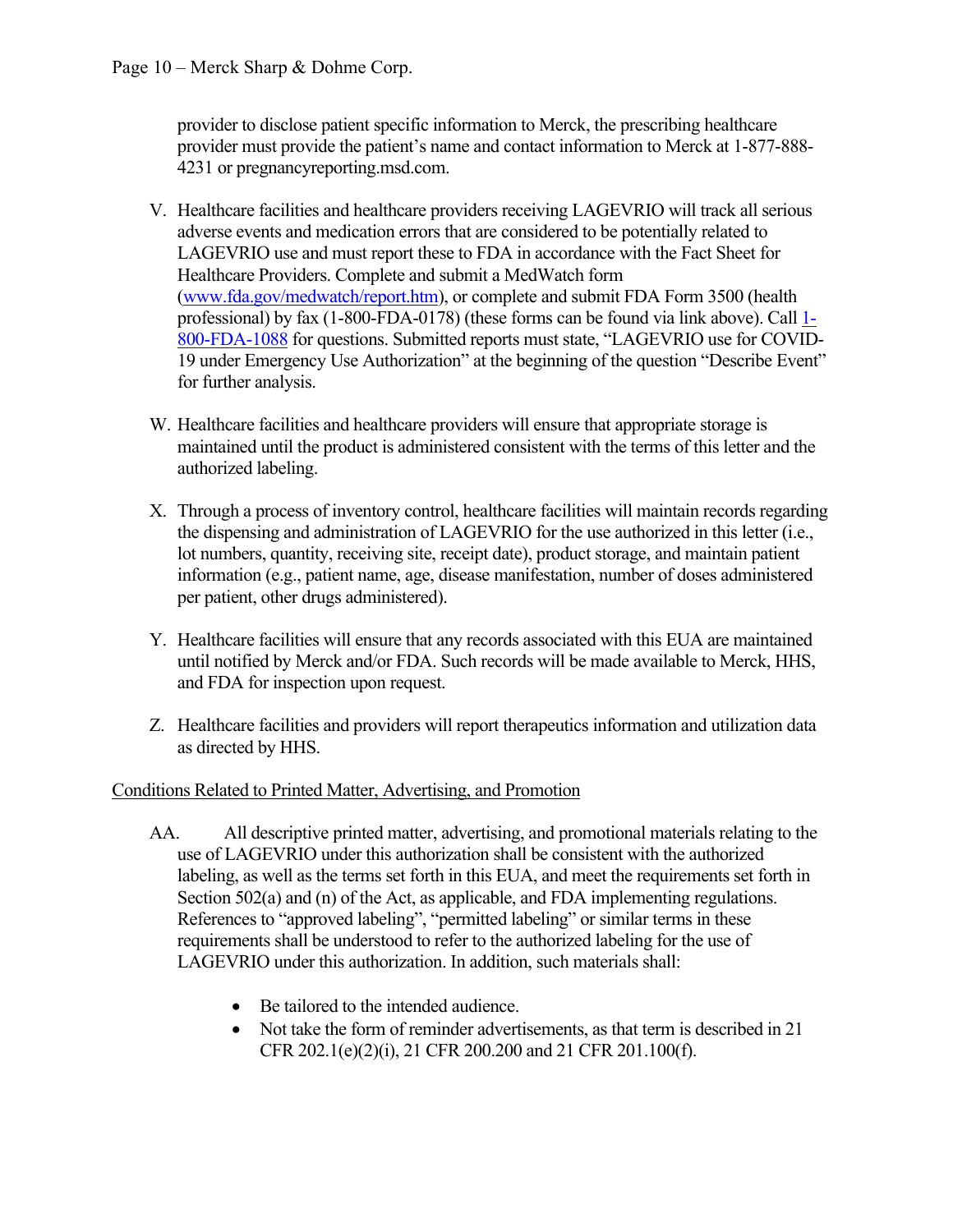- Present the same risk information relating to the major side effects and contraindications concurrently in the audio and visual parts of the presentation for advertising and promotional materials in audio-visual format.
- Be accompanied by the authorized labeling, if the promotional materials are not subject to Section 502(n) of the Act.
- Be submitted to FDA accompanied by Form FDA-2253 at the time of initial dissemination or first use.

If the Agency notifies Merck that any descriptive printed matter, advertising or promotional materials do not meet the terms set forth in conditions AA through CC of this EUA, Merck must cease distribution of such descriptive printed matter, advertising, or promotional materials in accordance with the Agency's notification. Furthermore, as part of its notification, the Agency may also require Merck to issue corrective communication(s).

- BB. No descriptive printed matter, advertising, or promotional materials relating to the use of LAGEVRIO under this authorization may represent or suggest that LAGEVRIO is safe or effective when used for the treatment of COVID-19.
- CC. All descriptive printed matter, advertising, and promotional material, relating to the use of LAGEVRIO under this authorization clearly and conspicuously shall state that:
	- LAGEVRIO has not been approved, but has been authorized for emergency use by FDA under an EUA, for the treatment of mild-to-moderate COVID-19 in adults who are at high-risk for progression to severe COVID-19, including hospitalization or death, and for whom alternative COVID-19 treatment options approved or authorized by FDA are not accessible or clinically appropriate; and
	- The emergency use of LAGEVRIO is only authorized for the duration of the declaration that circumstances exist justifying the authorization of the emergency use of drugs and biological products during the COVID-19 pandemic under Section 564(b)(1) of the Act, 21 U.S.C. § 360bbb-3(b)(1), unless the declaration is terminated or authorization revoked sooner.